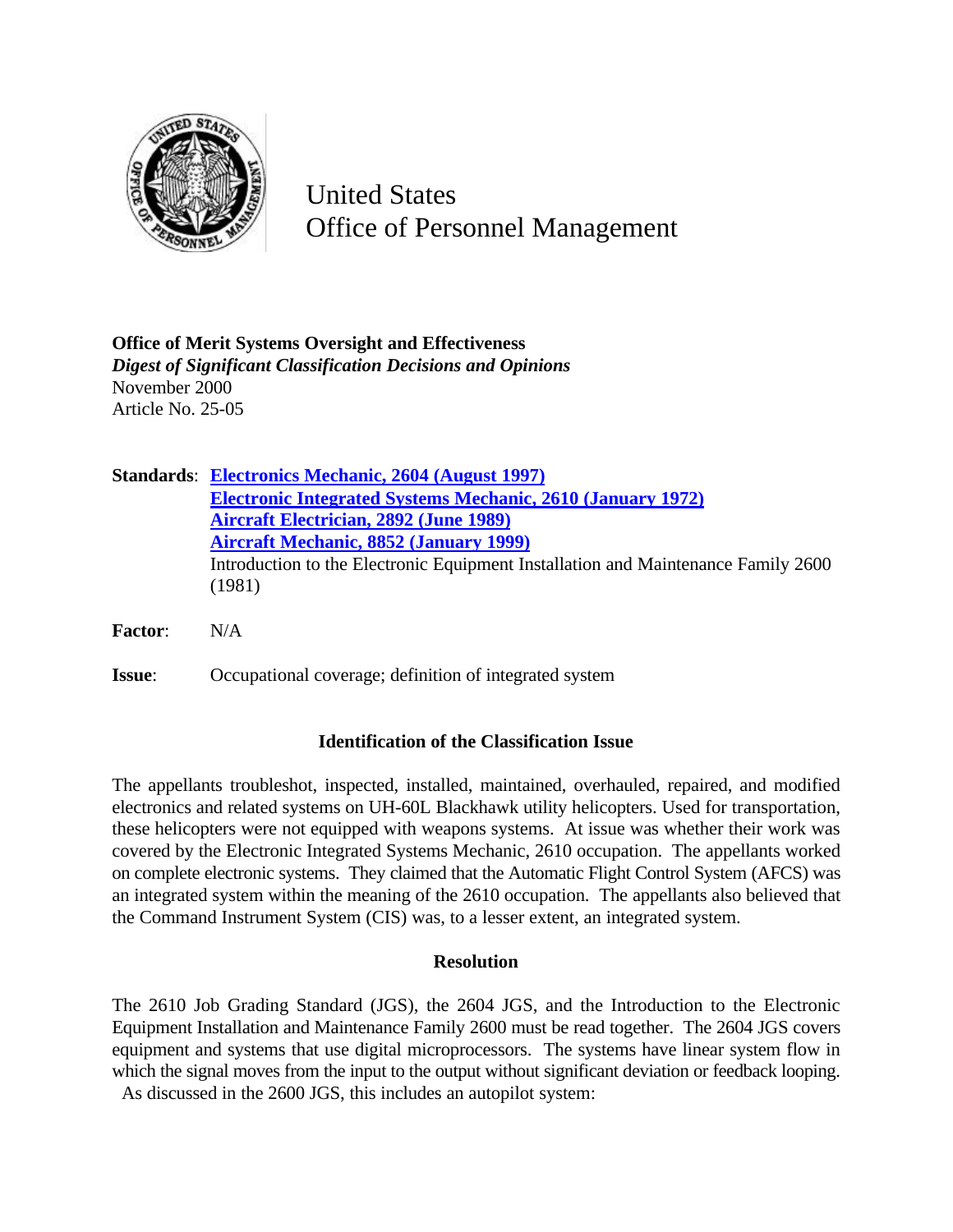which detects minute error signals from a stable platform and amplifies these to drive aileron or elevator servos in which the amount of displacement of the control surface is proportional to the amount of the error signal. This is a simple linear system. The addition of some control inputs to allow turns, climbs, etc., would not change the basic linear signal flow of an error sensing system. Such a system is covered by the Electronics Mechanic Series, 2604.

OPM found that the AFCS was that type of system. The compensating changes sent to the actuators from sensor signal flow were proportional to the amount of error signal. The linear nature of the system was exemplified by the AFCS automatic mode. Unlike a fully integrated electronic system covered by the 2610 JGS, the automatic mode would no longer work when an error signal was generated if the positions did not agree. In contrast, a 2610 integrated system would process this information and use it to change actuator operation and use continuous feedback to monitor and further modify system operation. The CIS was excluded from 2610 coverage for similar reasons.

The level of maintenance and repair performed by the appellants also precluded coverage by the 2610 JGS. Program instructions; authorized tools, parts, and components; and program goals to limit aircraft down time limited the work the appellants performed. For example, the appellants were not permitted to work on the AFCS computer, the CIS processor, or other equivalent equipment below the major component level. Basic 2610 JGS coverage requires full system maintenance and repair so that errors can be isolated down to their origin. Therefore, the appealed job was excluded from the 2610 occupation.

OPM found that a majority of the appellants' work was covered by the Aircraft Electrician, 2892 JGS. The 2892 JGS covers installing, troubleshooting, adjusting, testing, modifying, calibrating, and repairing aircraft electrical systems and equipment on board conventional and non-conventional aircraft. The appellants' replacing of pedal and other switches and related electrical components was covered by this JGS. Their replacing of cyclic slew spring and trigger, and other mechanical equipment was covered by the Aircraft Mechanic, 8852 JGS.

The record showed that the appellants' 2604 work was the highest graded work that they performed on a regular and recurring basis for a sufficient amount of the time to control the grading of their jobs. Therefore, the appealed job was allocated as Electronics Mechanic, 2604, and that JGS was used for grade determination.

## **"Back to the Basics"**

The occupational coverage determination in this case involved distinguishing between two closely related series. It required a detailed evaluation of the systems serviced. The presence of microprocessors in these systems did not change their fundamental operations from being linear in nature. Even if the systems had met 2610 occupational coverage, the level of maintenance and repair performed by the appellants precluded coverage by the 2610 JGS. This illustrates the basic job grading principle that it is the type of work performed on systems and/or equipment, in addition to the characteristics of the equipment and/or systems themselves, which determine both occupational coverage and level.